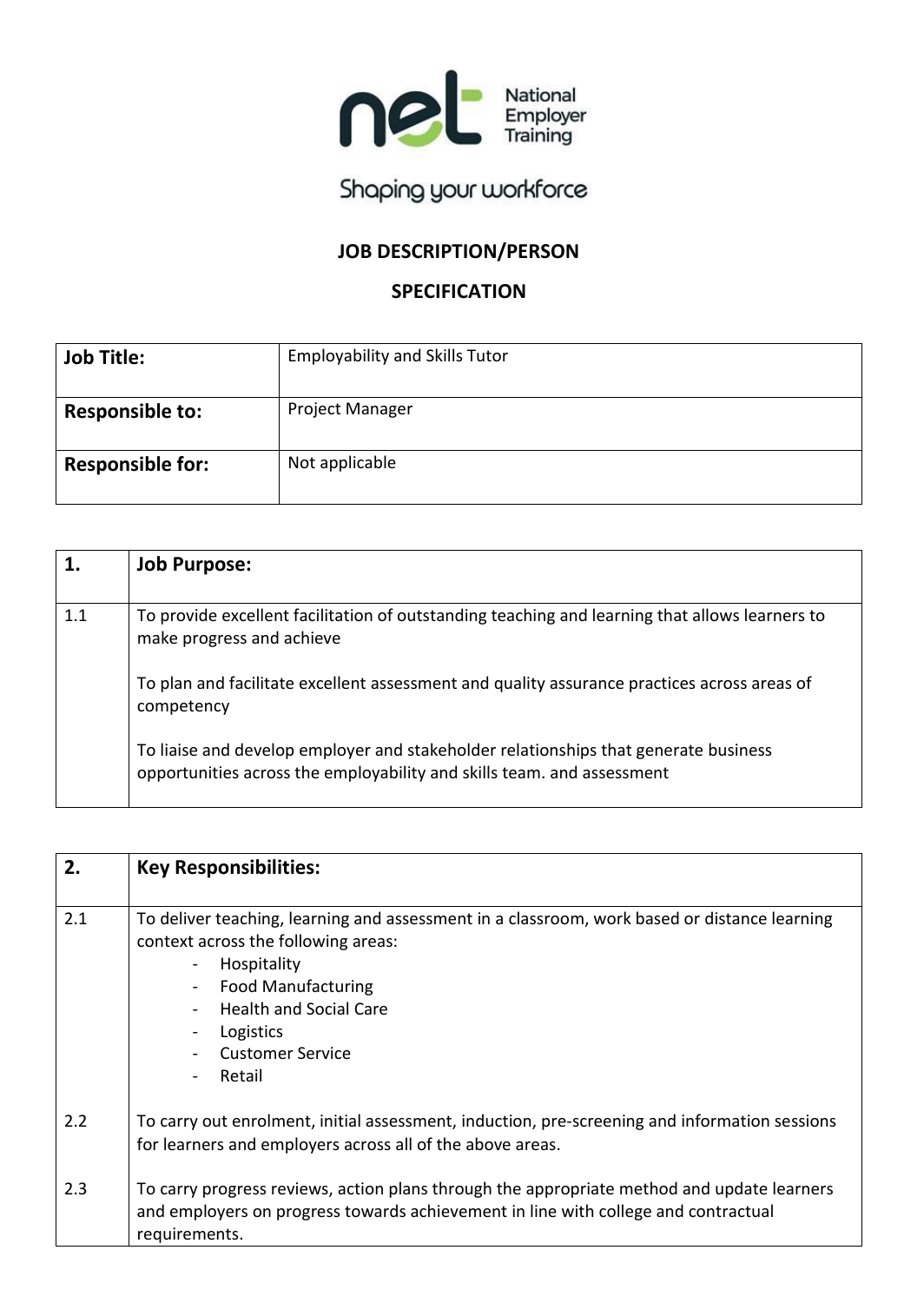| 2.4 | To check all areas of learner welfare in the workplace. Health and safety, equality, safeguarding<br>adequate supervision etc. and report any concerns back to line manage |
|-----|----------------------------------------------------------------------------------------------------------------------------------------------------------------------------|
| 2.5 | To generate new business opportunities within funded projects.                                                                                                             |
| 2.6 | Implement internal quality assurance plans and activities in line with college procedures as and<br>when required within area of competency.                               |
| 2.7 | Support other delivery staff in delivering high quality teaching, learning and assessment                                                                                  |

| 3.   | <b>Specific Duties:</b>                                                                                                                                                                                                                                                                                                                                                                                                                                                                                                                                                                                                                                          |
|------|------------------------------------------------------------------------------------------------------------------------------------------------------------------------------------------------------------------------------------------------------------------------------------------------------------------------------------------------------------------------------------------------------------------------------------------------------------------------------------------------------------------------------------------------------------------------------------------------------------------------------------------------------------------|
| 3.1  | Implement initial assessment and enrolment plans for all pre-employment, funded, full cost,<br>apprenticeships and traineeships projects working with the Employability and Skills team.<br>Undertake highly effective inductions, enrolment meetings, and initial assessments, facilitation<br>of learning, assessment and tracking of learner progress against key performance indicators.                                                                                                                                                                                                                                                                     |
| 3.2  | To contribute to all Internal Quality Assurance(IQA) activities working with tutors which may<br>include:<br>a) Developing sampling plans<br>b) Carrying out learner and tutor observations<br>c) Providing reports<br>d) Developing and delivering standardisation<br>e) Liaising with external awarding bodies and planning successful visits<br>f) Gaining new awarding body approval<br>g) Checking learning resources<br>h) Ensuring compliance with awarding body assessment strategies and quality<br>assurance requirements.<br>Maintain professional industry experience and CPD updating in line with industry<br>i)<br>and awarding body requirements |
| 3.3  | To embrace and positively promote the Group's approach to supporting the Learner and<br>Employer Journey.                                                                                                                                                                                                                                                                                                                                                                                                                                                                                                                                                        |
| 3.4  | To maintain effective and professional relationships with employers and external agencies.                                                                                                                                                                                                                                                                                                                                                                                                                                                                                                                                                                       |
| 3.5  | To deliver high quality subject learning support and assessment to learners.                                                                                                                                                                                                                                                                                                                                                                                                                                                                                                                                                                                     |
| 3.6  | Liaise with external recruitment agencies and employers working with the Employability co-<br>ordinator to manage the exit interview and progression in work process.                                                                                                                                                                                                                                                                                                                                                                                                                                                                                            |
| 3.7  | To work as an effective member of the delivery team                                                                                                                                                                                                                                                                                                                                                                                                                                                                                                                                                                                                              |
| 3.8  | Provide monthly reports on the progress of all learners engaged                                                                                                                                                                                                                                                                                                                                                                                                                                                                                                                                                                                                  |
| 3.9  | Ensure the learners' experience is varied, enjoyable and achieves learning goals.                                                                                                                                                                                                                                                                                                                                                                                                                                                                                                                                                                                |
| 3.10 | To carry out accreditation of recognised prior learning                                                                                                                                                                                                                                                                                                                                                                                                                                                                                                                                                                                                          |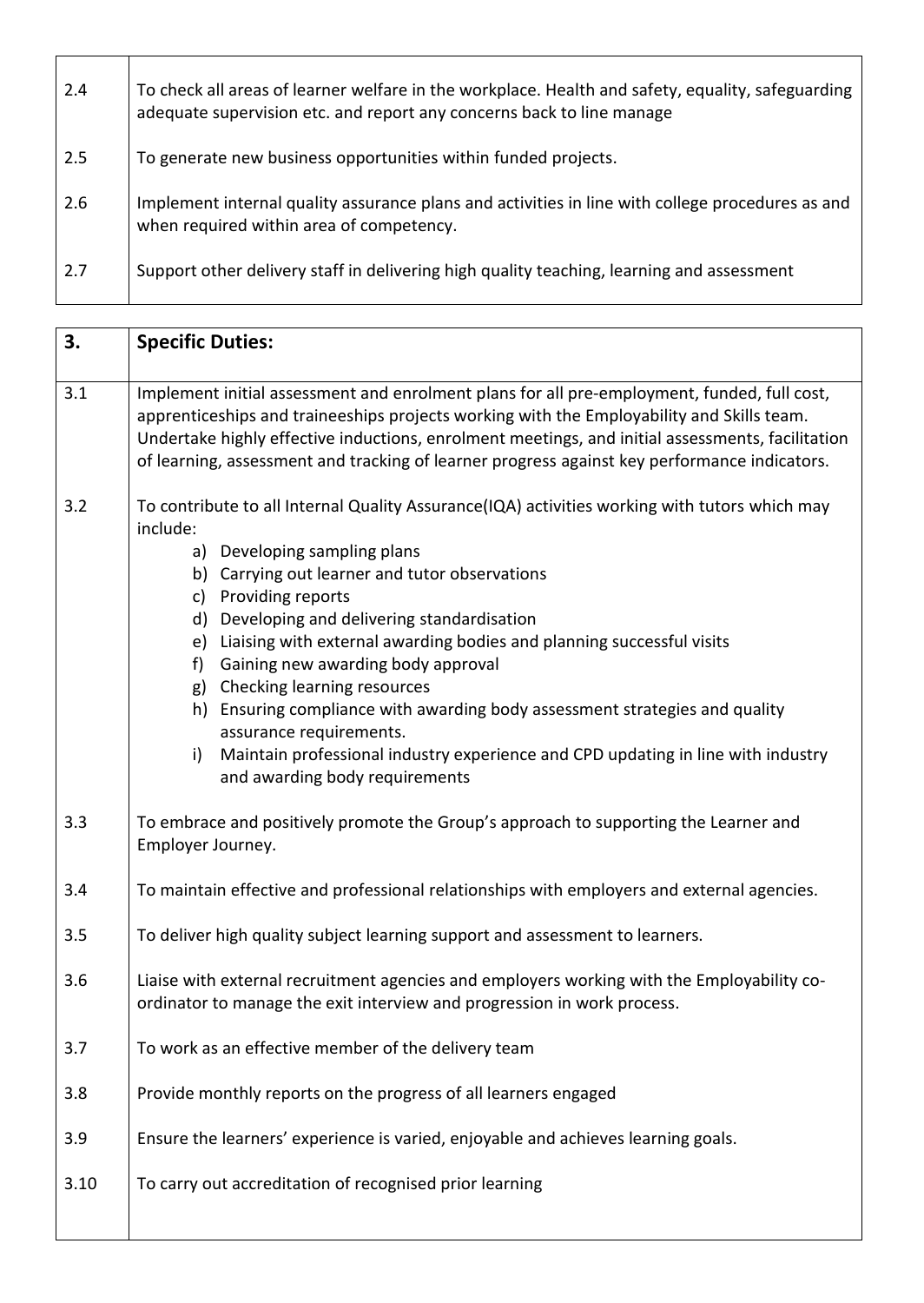| 3.11 | To complete relevant documentation concerning monitoring visits, in accordance with Institute<br>Group and funding body requirements. To advise and monitor the preparation of learners'<br>portfolios of evidence.                                                                                              |
|------|------------------------------------------------------------------------------------------------------------------------------------------------------------------------------------------------------------------------------------------------------------------------------------------------------------------|
| 3.12 | To invigilate exams/assessments as and when required by the line manager.                                                                                                                                                                                                                                        |
| 3.13 | To ensure all learning is facilitated including functional skills (where required). Embrace the use<br>of Virtual Learning Environments, Smart Assessor and future technologies and resources to<br>support learner progress, employer and team communications.                                                  |
| 3.14 | Work flexibility as part of the delivery team, contributing to the effective, efficient and quality<br>assured processes, systems and procedures in order to ensure that a high quality provision is<br>provided to learners, employers and other stakeholders.                                                  |
| 3.15 | To manage electronic and paper-based tracking systems for learners, conducting telephone /<br>face to face reviews and discussions, monitoring reviews and achievement progress, outcome<br>paperwork, tracking of learner's destination and verification of employer, home visits, emails,<br>texts and letter. |
| 3.16 | To maintain consistently effective communication to and from the partnership, learners and<br>work place locations through team meetings, operations manager and online systems,<br>ensuring the collection and analysis of course completion and progression                                                    |
| 3.17 | Contribute to the effective, efficient and quality assured processes, systems and procedures in<br>order to ensure that a high quality provision is provided to learners, employers and<br>stakeholders.                                                                                                         |
| 3.18 | Undertake cover for absent colleagues, in accordance with Institute Group Policy.                                                                                                                                                                                                                                |
| 3.19 | Participate in internal staff appraisal and appropriate staff development or training courses.                                                                                                                                                                                                                   |
| 3.20 | Attend and proactively contribute to team, School, College and Institute Group level meetings.                                                                                                                                                                                                                   |
| 3.21 | Complete necessary administrative tasks within set time frames to ensure that all results,<br>queries, registers are accurately processed and responded to in line with agreed internal and<br>external customer expectations and requirements                                                                   |
| 3.22 | Perform such other duties as reasonably correspond to the general character of the post and<br>are commensurate with its level of responsibility.                                                                                                                                                                |

| 4.  | <b>Budget Responsibility:</b>                                                                                                                                                                                                   |
|-----|---------------------------------------------------------------------------------------------------------------------------------------------------------------------------------------------------------------------------------|
| 4.1 | The post has no specific budget responsibility other than the general requirement to ensure<br>that any spending they are responsible for is undertaken in accordance with the Group's<br>purchasing and financial regulations. |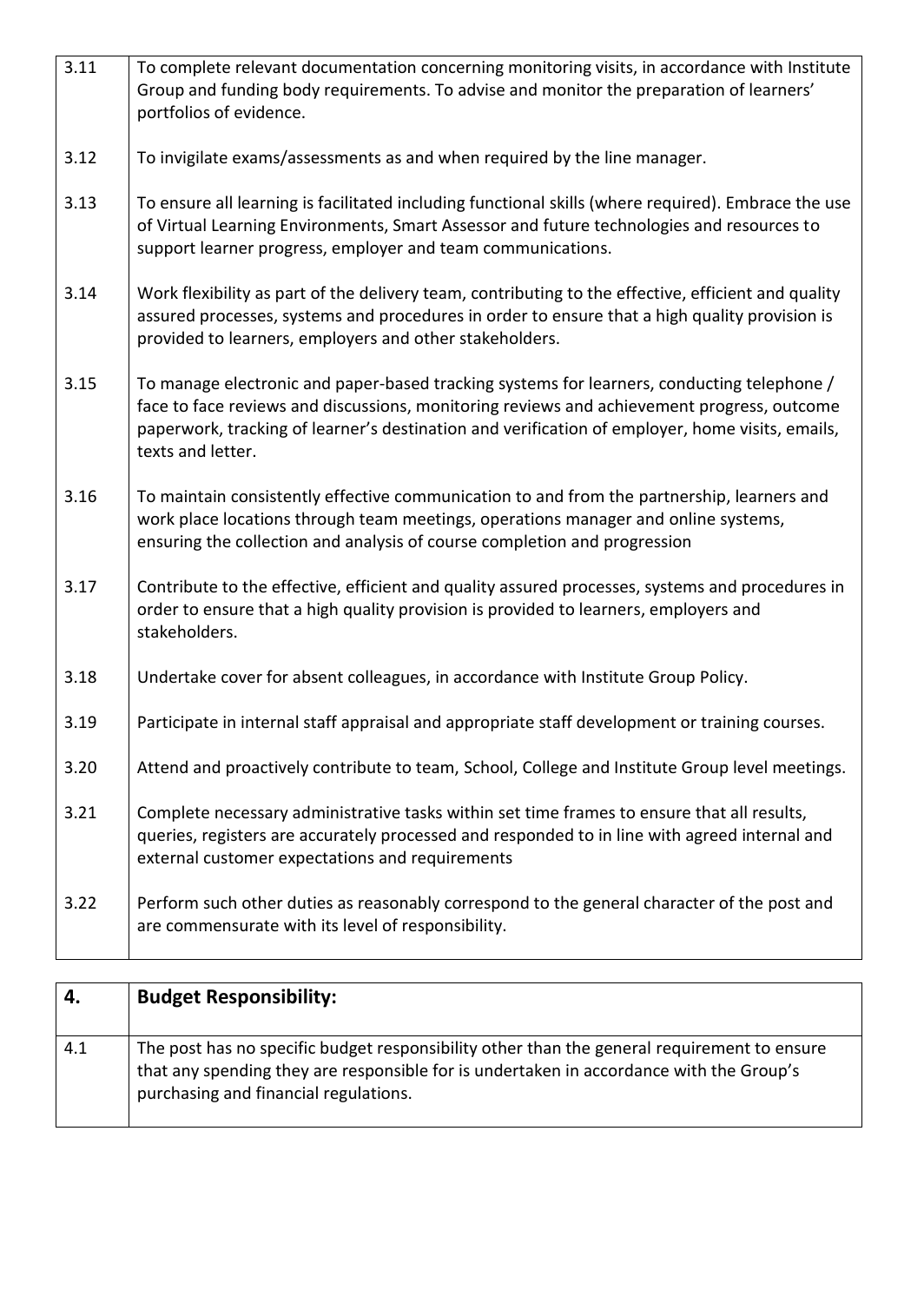| 5.  | <b>Continuing Professional Development:</b>                                                                                                                                                                                                                                                                              |
|-----|--------------------------------------------------------------------------------------------------------------------------------------------------------------------------------------------------------------------------------------------------------------------------------------------------------------------------|
| 5.1 | The post holder will proactively take part in the Group Appraisal process and will appraise any<br>staff they are responsible for.                                                                                                                                                                                       |
| 5.2 | The post holder must undertake all training deemed mandatory by the Group (e.g.<br>Safeguarding, Equality and Diversity and Health and Safety) and will be expected to<br>attend all other relevant training and continuous professional development events. They<br>are responsible for their own professional updating |

| 6.  | <b>Health and Safety:</b>                                                                                                                                                                                                                                                                                                                                                                                                                                                                                                                                                       |
|-----|---------------------------------------------------------------------------------------------------------------------------------------------------------------------------------------------------------------------------------------------------------------------------------------------------------------------------------------------------------------------------------------------------------------------------------------------------------------------------------------------------------------------------------------------------------------------------------|
| 6.1 | The post holder will be required:                                                                                                                                                                                                                                                                                                                                                                                                                                                                                                                                               |
|     | To take reasonable care to safeguard their own safety and that of others with whom<br>$\bullet$<br>they work;<br>To cooperate with designated officers named by the Governors and/or the Principal<br>$\bullet$<br>and any other designated Institute manager to enable the Institute to comply with its<br>obligations under Health and Safety legislation.<br>Not to interfere with or to misuse anything provided in the interests of health and<br>$\bullet$<br>safety or welfare.<br>To report immediately any defects in plant, equipment or the environment<br>$\bullet$ |

| 7.  | <b>Equality and Diversity:</b>                                                                                                                                                                                                                                                                               |
|-----|--------------------------------------------------------------------------------------------------------------------------------------------------------------------------------------------------------------------------------------------------------------------------------------------------------------|
| 7.1 | The Group is committed to the provision of equal opportunities and strives to ensure that<br>unfair discrimination does not occur. All employees have a duty to ensure unfair<br>discrimination does not occur and to support the implementation of the Institute Groups'<br>Equality policy as appropriate. |

| 8.  | <b>Safeguarding Children and Vulnerable Adults:</b>                                                                                                                                                                                                                                                                                                    |
|-----|--------------------------------------------------------------------------------------------------------------------------------------------------------------------------------------------------------------------------------------------------------------------------------------------------------------------------------------------------------|
| 8.1 | The Group recognises that it has a statutory and moral duty towards safeguarding the welfare<br>of children, young people and, if appropriate, vulnerable adults who participate in any Institute<br>group activities and expects all staff to share this commitment. All safeguarding mandatory<br>training and updating must be undertaken (see 5.2) |

| 9.  | <b>Group Policies and Procedures:</b>                                                                                                               |
|-----|-----------------------------------------------------------------------------------------------------------------------------------------------------|
| 9.1 | All staff are required to be aware of and comply with all Group Policies and Procedures which<br>are accessed via the Virtual Learning Environment. |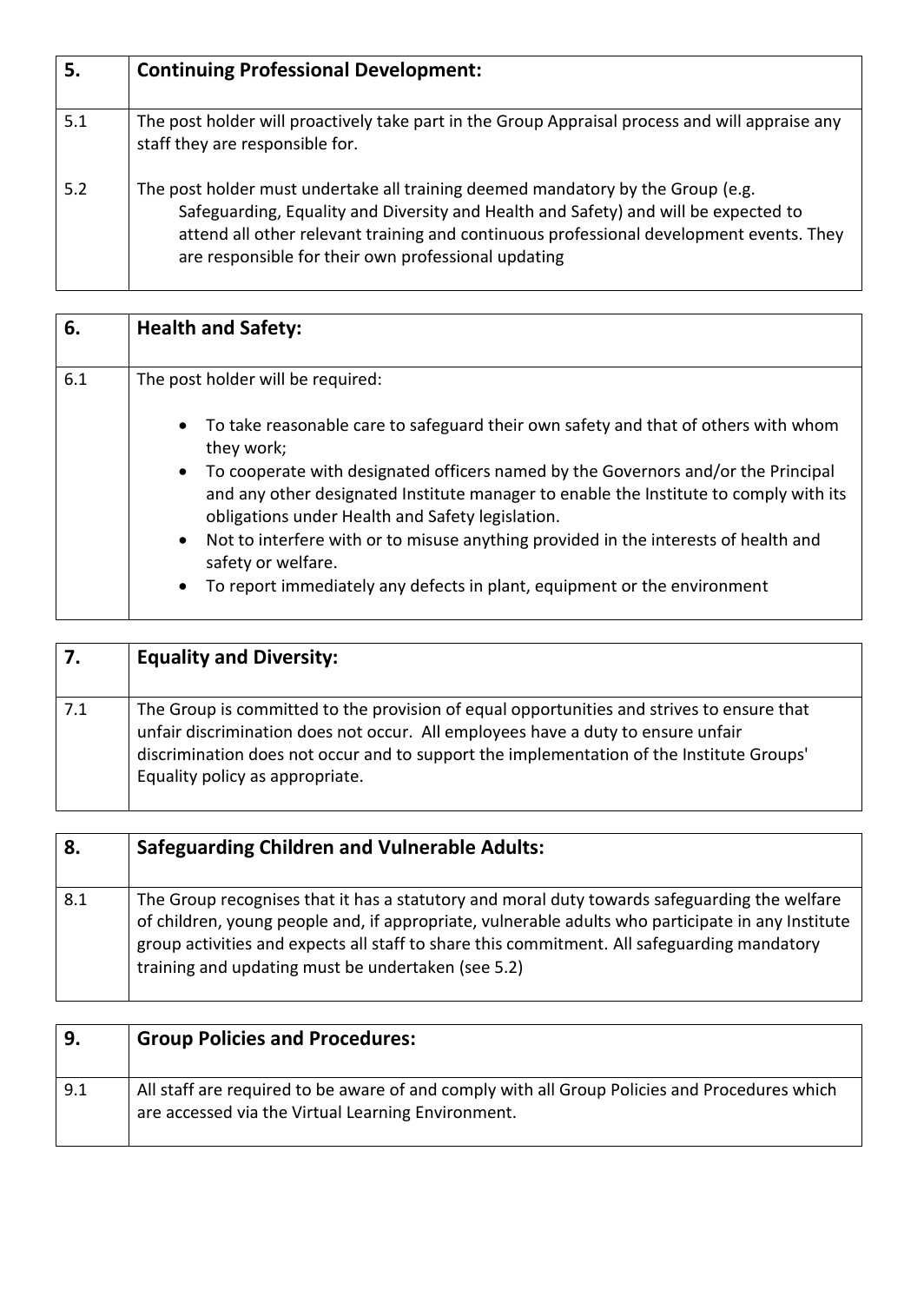### **Note**

This job description is current as at the date of your appointment. In discussion with your line manager your post description may be varied at any time to reflect or anticipate changes in or to the post and you may be required to undertake other duties commensurate with the grade of your post.

**\_\_\_\_\_\_\_\_\_\_\_\_\_\_\_\_\_\_\_\_\_\_\_\_\_\_\_\_\_\_\_\_\_\_\_\_\_\_\_\_\_\_\_\_\_\_\_\_\_\_\_\_\_\_\_\_\_\_\_\_\_\_\_\_\_\_\_\_\_\_\_\_\_\_\_\_\_\_\_\_\_\_\_\_\_\_** 

#### Person Specification

| <b>Qualities</b>                             | <b>Specific Requirements</b>                                                                                                                                                                 | E | D |
|----------------------------------------------|----------------------------------------------------------------------------------------------------------------------------------------------------------------------------------------------|---|---|
| <b>Qualifications and</b><br><b>Training</b> | Level 3 or higher Teacher/Training qualification                                                                                                                                             | E |   |
|                                              | Level 2/GCSE or Equivalent in English                                                                                                                                                        | E |   |
|                                              | Level 2 GCSE or equivalent in Maths                                                                                                                                                          | E |   |
|                                              | <b>Assessor Qualification</b>                                                                                                                                                                |   | D |
|                                              | IQA qualification or ability to work towards                                                                                                                                                 | E |   |
|                                              | Evidence of CPD in a training and education context                                                                                                                                          | E |   |
|                                              | Level 2 ICT or willingness to work towards and obtain within 6<br>months.                                                                                                                    | E |   |
|                                              | Level 3 Vocational qualification                                                                                                                                                             | E |   |
| <b>Specialist</b>                            | Knowledge of Local Labour Market and ESF Projects                                                                                                                                            |   | D |
| <b>Knowledge</b>                             | Knowledge of delivery and assessment of NVQs.                                                                                                                                                | E |   |
|                                              | Knowledge of Functional Skills in a learning context                                                                                                                                         |   | D |
|                                              | Knowledge of relevant Health and Safety legislation                                                                                                                                          | E |   |
|                                              | Knowledge of customer service practices in a service<br>environment                                                                                                                          | E |   |
|                                              | Competent in IT skills                                                                                                                                                                       | E |   |
|                                              | General knowledge of education funding and training                                                                                                                                          | E |   |
|                                              | Knowledge of commercial training working with employers                                                                                                                                      |   | D |
|                                              | Awareness of Internal Quality Assurance strategies in a work<br>based and classroom teaching/training environment                                                                            | E |   |
| <b>Experience</b>                            | Good track record and current occupational experience within<br>in the industry or profession appropriate to the post (current<br>occupational experience as defined by the awarding bodies) | E |   |
|                                              | Experience of working with young people and adults in 1 to 1<br>and group situations.                                                                                                        | E |   |